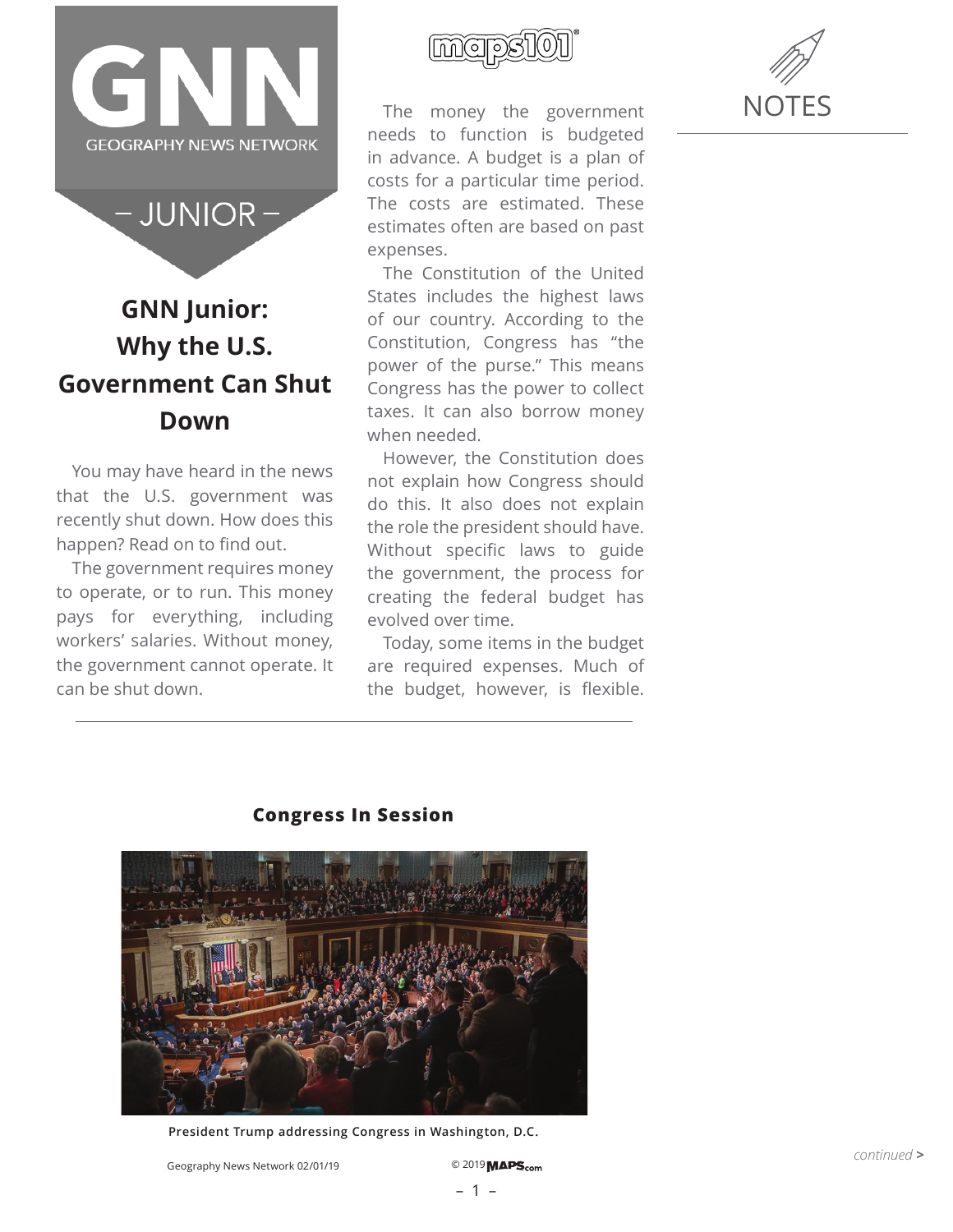

This flexible budget must be agreed upon by the president and by Congress.

The president first gives Congress his or her budget request. This usually happens in February. The presidential budget represents what he or she would like to spend money on. Committees from the House of Representatives and Senate—the two chambers of Congress—review the president's budget. Then they write the expenses they will present to Congress. The expenses are presented as budget resolutions. A resolution is another word for a decision.

Next, subcommittees in both chambers review the budget resolutions. There are 12 subcommittees. Each has a focus, such as agriculture, defense, environment, transportation, energy, labor, and foreign affairs. Each subcommittee submits the specific, or exact, amount of money they want. These suggestions are called appropriations bills. There are 12 bills that are then voted on by the entire Congress. After Congress agrees to the appropriations bills, the president signs them into law.

Sometimes, one budget ends before a new budget is agreed upon. When this happens, the president and Congress try to quickly agree to pass temporary budget bills to keep the government going. However, if the president and Congress cannot agree, then without funding, the government can be shut down.

technology, and answer questions. Maybe other companies will follow this style of shopping experience in the future.